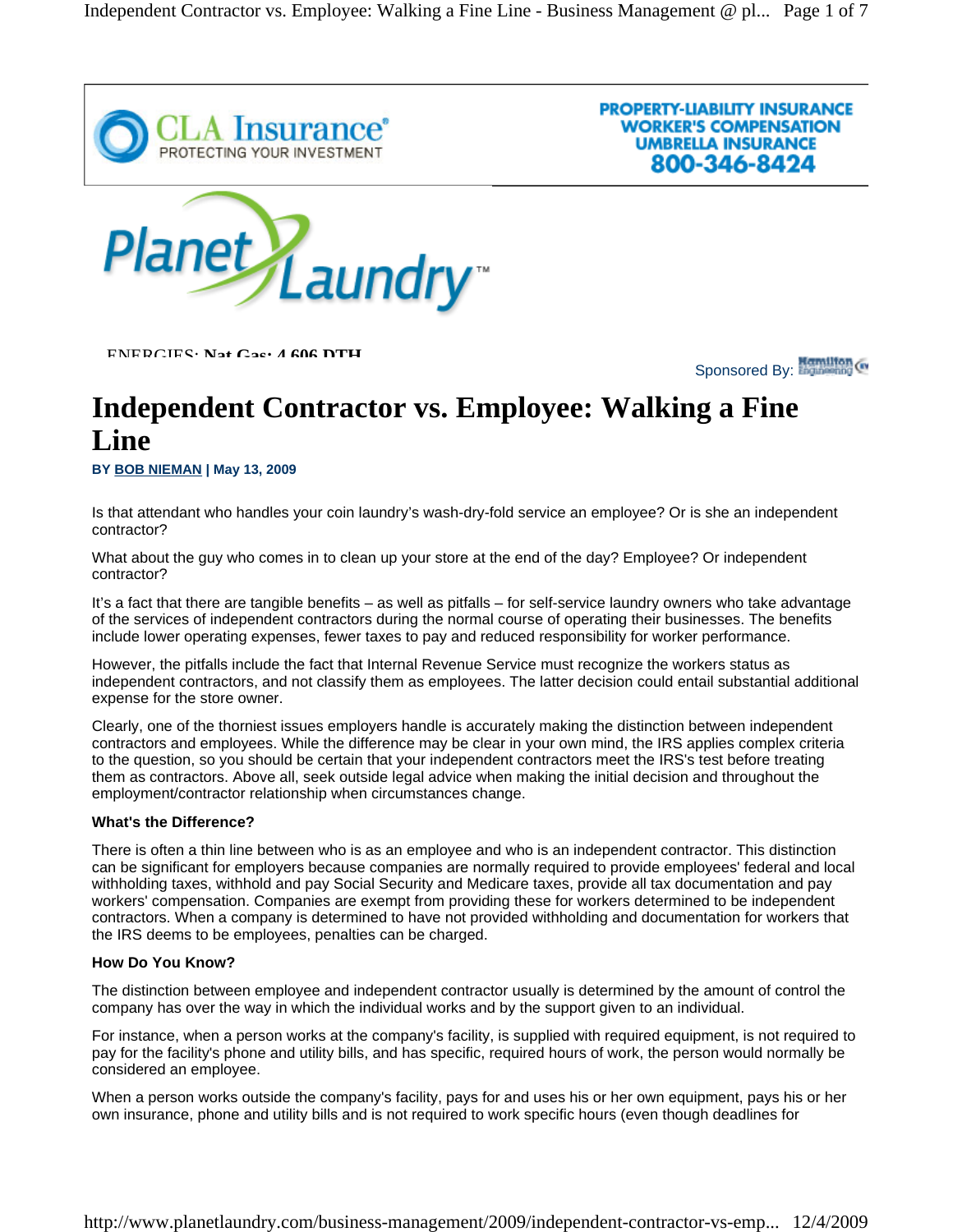completion of work may exist), the person would normally be considered an independent contractor.

The determinations that make this person an employee are the length of employment, the way in which the person is supervised (whether supervisors and peers are all salaried employees of the company, for example) and the degree to which the company determines the person's work schedule.

Also significant in a determination would be whether the individual can turn down work offered by the company (if no, the person is likely an employee), whether the company provides training that is required (if yes, the person is likely an employee), and whether the individual is performing the same type of work for other companies while working at a location outside the company's facility (if yes, the person is likely an independent contractor). Also of key importance is whether the worker contracts out to more than one company at a time.

Many independent contractors work for a number of companies simultaneously, bill each company for hours or work completed and pay their own insurance, utilities and other working costs. Most independent contractors file either a Schedule C for their 1040 Form when paying federal taxes (Profit or Loss From Business – Sole Proprietorship) or a Form 1065 (Return of Partnership Income) if they are in a partnership.

Any worker who is directly involved in the profit and loss of a company, whether working from home or at the company's facility, would be deemed to be an employee of the company.

#### **20 Factors to Settle the Debate**

In Revenue Ruling 87-41, 1987-1 CB 296, the IRS has developed 20 factors used to determine whether a worker is an independent contractor under the common law. They are:

1. Is the worker subject to the employer's instructions?

A worker who is required to comply with the employer's instructions as to when, where and how work is to be done is most likely an employee. It is only required that an employer have the right to control the worker, whether or not the control is implemented is irrelevant.

#### 2. Does the employer provide training?

Any form of employer-provided training suggests an employee-employer relationship since training implies that the work needs to be performed in a particular manner. The IRS defines training in very broad terms.

3. What is the degree of integration of the services into the business?

If the success of the services performed by the individual is crucial to the success of the business as a whole, control over the services is presumed to exist. The greater the degree of integration of the work into the business, the greater the likelihood that an employer-employee relationship exists.

4. Are the services rendered personally by the worker?

Services required to be performed in person by the worker tend to indicate control, especially when the employer has an interest in how the results are achieved.

5. Who is responsible for hiring, supervising and paying assistants?

Hiring, directing, or paying assistants, when done by the employer, shows an employee-employer arrangement. Independent contractors hire, direct and pay their own people.

6. Does a continuing relationship exist?

Continuing work by the individual, even if not regular, points toward an employer-employee relationship.

7. Does the employer set hours of work?

Designating hours of work demonstrates control over the worker.

8. Is full-time work required?

Utilizing a worker on a full-time basis precludes the worker from pursuing other work and is an indication of control.

9. Is the person doing work on the employer's premises?

Performing work away from the employer's offices reduces the thread of control. While some independent contractors do work on the employer's premises, this tends to indicate greater control by the employer.

10. Is the work order or sequences set by the employer?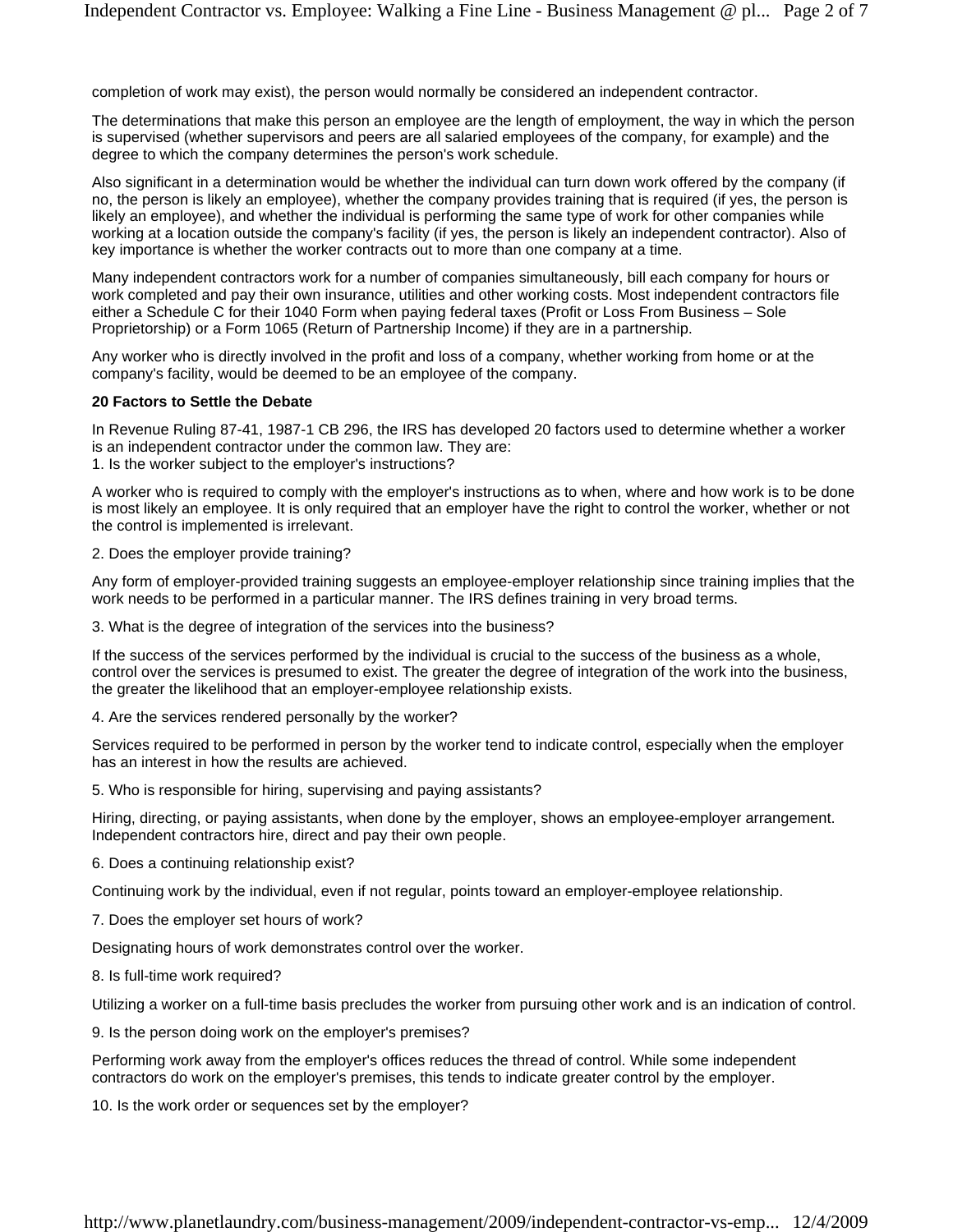Following routines or work patterns established by the employer is indicative of employee status.

11. Are oral or written reports required?

The requiring of regular progress reports demonstrates control.

12. Is payment by the hour, week or month?

Payment on a fixed periodic basis, rather than upon completion of the work, is an indicator of employee status.

13. Does the employer make payment of business and/or traveling expenses?

The payment of these expenses by the employer points to regulation of business activities and thus indicates employee status.

14. Is the employer responsible for the furnishing of tools and materials?

Independent contractors normally provide their own tools and materials.

15. Is the worker required to make a significant investment to perform the work?

The making of a substantial investment by the worker, e.g. rental of a facility, tends to support the existence of independence.

16. Does performance result in realization of profit or loss?

The ability to realize either a profit or a loss in performing the work is a characteristic of an independent contractor.

17. Is the individual working for more than one firm at a time?

The performance of services for several customers simultaneously is typical of an independent contractor.

18. Is the individual engaged in making service available to the general public?

Marketing one's services to the general public indicates independence.

19. Does the employer have a unilateral right to discharge the worker?

The right to discharge at will indicates an employer-employee relationship. Independent contractors typically can only be discharged for failure to meet contract requirements.

20. Does the worker have a unilateral right to terminate his services?

An employee may resign at will, but an independent contractor may be contractually obligated to perform.

"A general rule is that you, the payer, have the right to control or direct only the result of the work done by an independent contractor, and not the means and methods of accomplishing the result," states the IRS Web site. "A general rule is that anyone who performs services for you is your employee if you can control what will be done and how it will be done."

The site provides numerous examples to clarify the distinctions between employee status and independent contractor status.

"To determine whether an individual is an employee or independent contractor under the common law, the relationship of the worker and the business must be examined. All evidence of control and independence must be considered. In an employee-independent contractor determination, all information that provides evidence of the degree of control and degree of independence must be considered."

Obviously, designating your store's workers as independent contractors rather than as employees could save you money. However, be sure that you know the facts before diving into such an arrangement.

This article is intended to call attention to the need for maintaining clear distinction in relationships between employers, employees and independent contractors who provide materials and services. It is not intended as an authoritative source, and laundry owners concerned with their professional relationships should consult with their accountants, tax advisors and attorneys.

Discuss Email Print SHARE Y H 9 1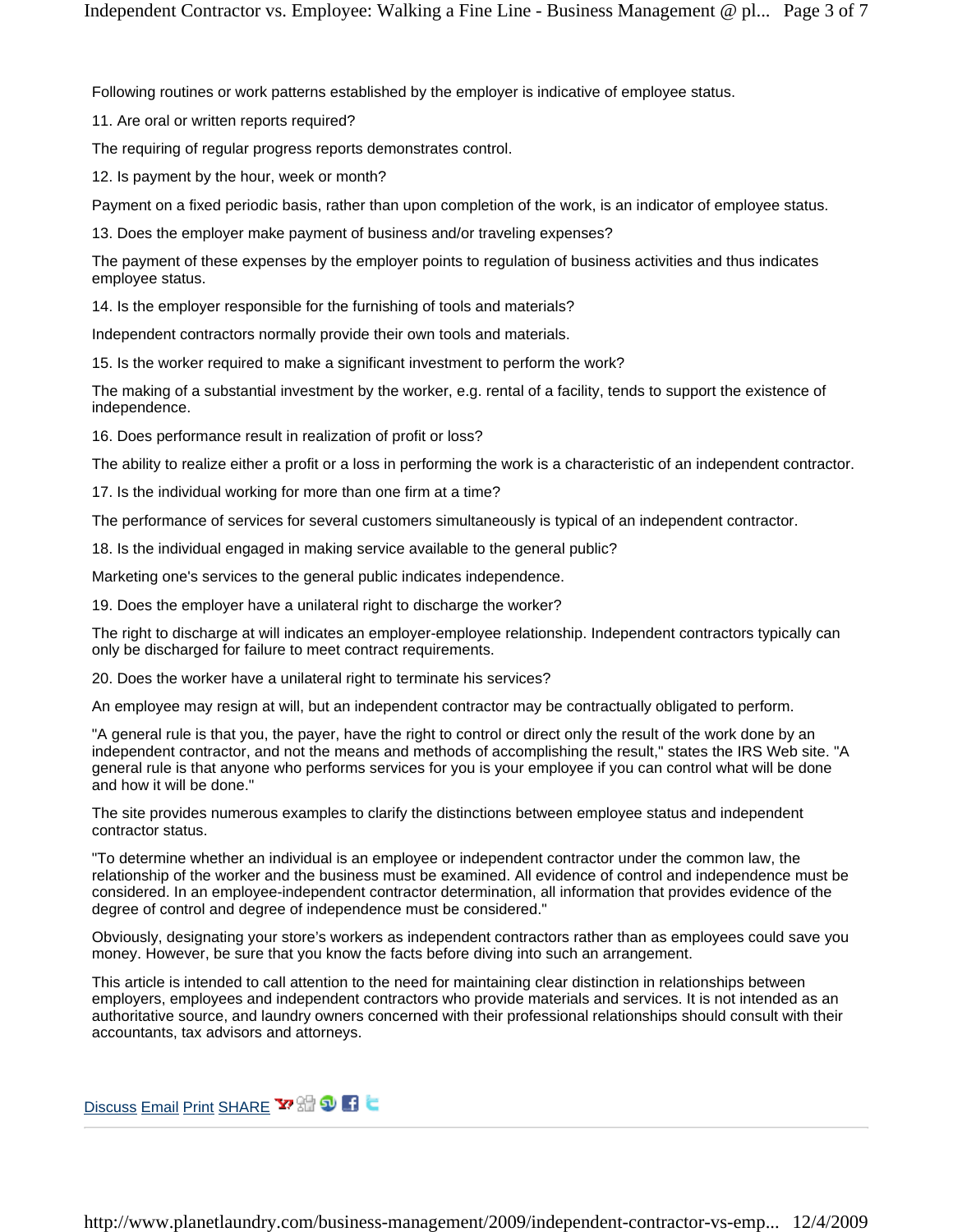Independent Contractor vs. Employee: Walking a Fine Line - Business Management @ pl... Page 4 of 7

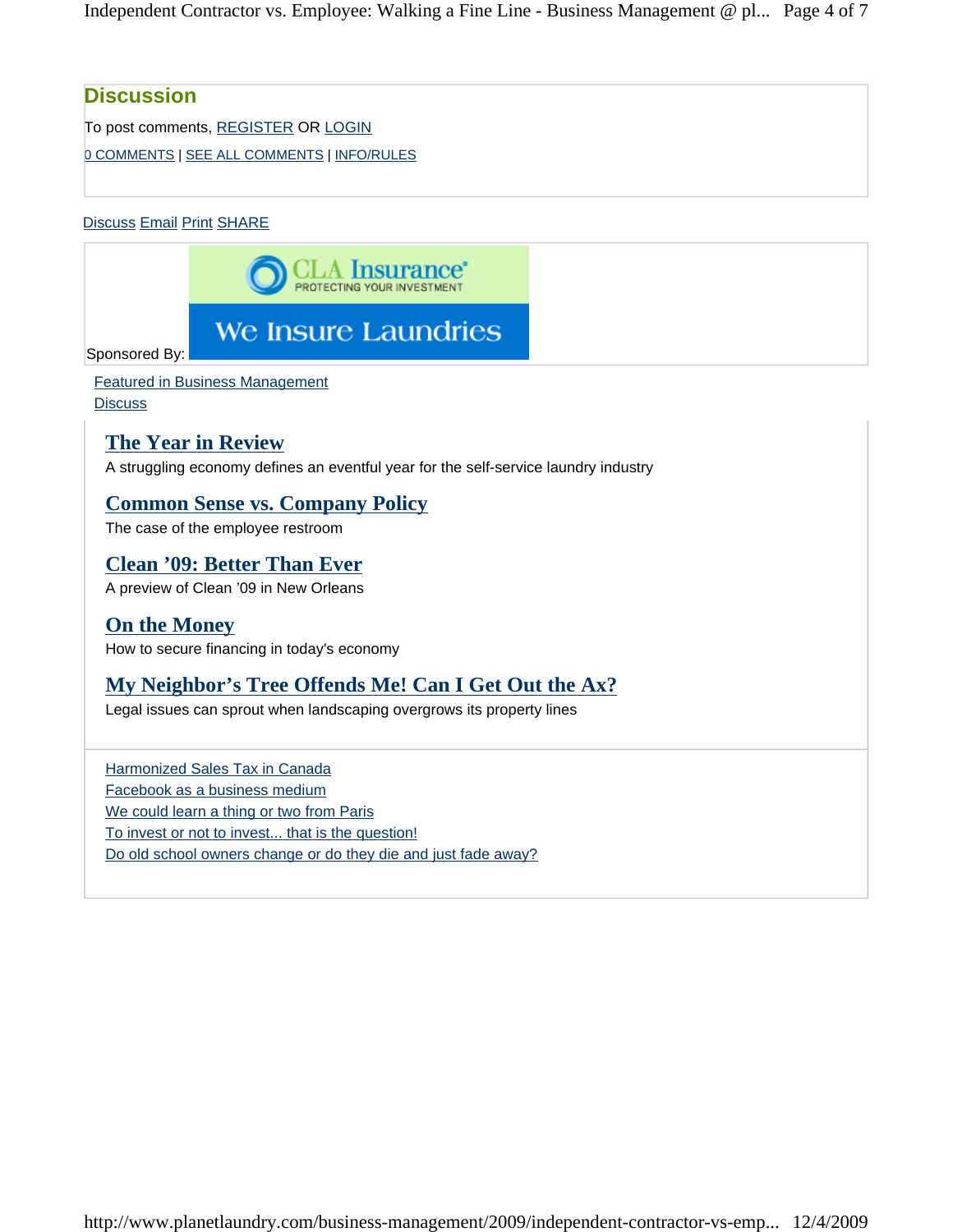

Most Read Most Discussed Most Emailed

- 1. Stirring the Melting Pot
- 2. A Perfect Storm
- 3. Breaking Through
- 4. 2008: The Year in Review
- 5. 'This Is Not a Short-Term Investment'
- 6. If You Want to Lead the Orchestra, You Must Turn Your Back on the Crowd
- 7. Taking Stock of the Coin Laundry Business
- 8. The More Things Change… The More Your Turns Stay the Same
- 9. Money-Saving Tips for Tax Time
- 1. CLA Insurance Partners With New California Carrier
- 2. What Makes Successful People Successful?
- 3. Taking Stock of the Coin Laundry Business
- 4. Laundry Owner: Energy Bill Goes Too Far
- 5. Setting Your Store's Vend Prices
- 6. Working Successfully with Your Distributor
- 1. What Makes Successful People Successful?
- 2. Laundry Owner: Energy Bill Goes Too Far
- 3. Your Lease: Reading the Fine Print
- 4. How 'Recession-Proof' Are We?
- 5. Taking Stock of the Coin Laundry Business
- 6. Can a Shareholder be Liable for Corporate Debt?
- 7. Money-Saving Tips for Tax Time
- 8. Take Action Against 'Cap and Trade' Legislation
- 9. On the Money

**Credit Card Acceptance for Your Laundry Equipment!** Keep your coin acceptors • 100% wireless technology • Add to as many machines as you want.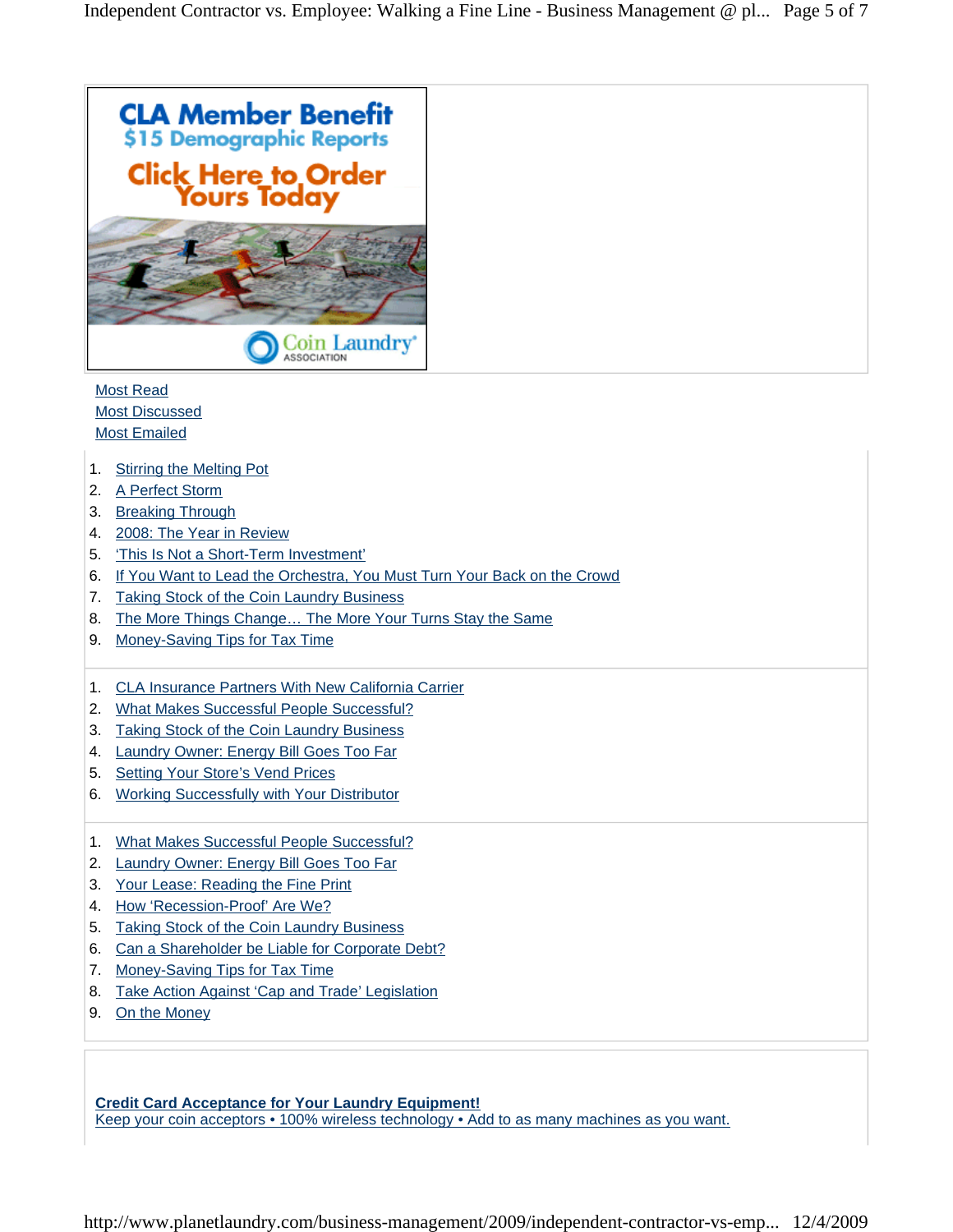Independent Contractor vs. Employee: Walking a Fine Line - Business Management @ pl... Page 6 of 7



#### **NEWSLETTER SIGNUP**

Enter Email Address

**SUBMIT** 

# **Video**



Insuring Your Laundry

# more videos

# **Podcast**

Part 2:The Recession & Its Impact on the Industry Part I: The Recession & Its Impact on the Industry Take Control of Your Insurance Policy New Orleans Restaurants & More

# **Webinar**

### **Tackling the Top 3 Drop-off Stains**

Jane Rising Friday, May 1, 2009 11am

Login or Register to watch

Insurance Basics: What You Need to Know Evaluating an Investment in the Laundry Business Evaluating an Investment in the Laundry Business

RSS Headlines Send Your Story Tips **Login** 

http://www.planetlaundry.com/business-management/2009/independent-contractor-vs-emp... 12/4/2009